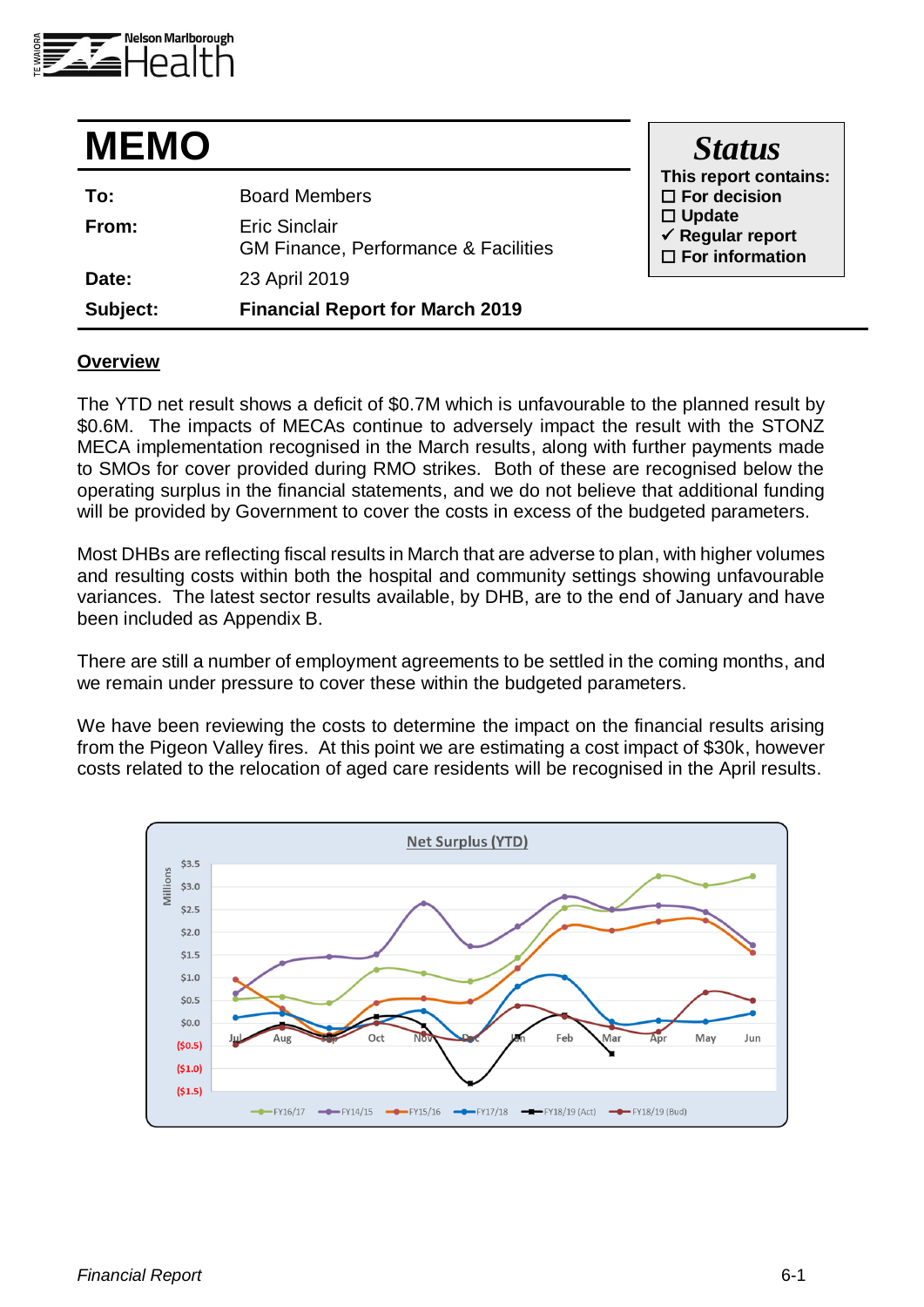| <b>Operating Statement for the period ending March 2019</b> |
|-------------------------------------------------------------|
|-------------------------------------------------------------|

|                                    |                | Month \$000s    |               |               |  |  |  |  |
|------------------------------------|----------------|-----------------|---------------|---------------|--|--|--|--|
|                                    | <b>Last Yr</b> | <b>Variance</b> | <b>Budget</b> | <b>Actual</b> |  |  |  |  |
| <b>Revenue</b>                     |                |                 |               |               |  |  |  |  |
| MOH devolved funding               | 34,740         | 496             | 36,561        | 37,057        |  |  |  |  |
| MOH non-devolved funding           | 1,704          | 878             | 1,661         | 2,539         |  |  |  |  |
| ACC revenue                        | 451            | 42              | 492           | 534           |  |  |  |  |
| Other government & DHBs            | 822            | 84              | 842           | 926           |  |  |  |  |
| Other income                       | 1,066          | 93              | 978           | 1,071         |  |  |  |  |
| <b>Total Revenue</b>               | 38,783         | 1,593           | 40,534        | 42,127        |  |  |  |  |
| <b>Expenses</b>                    |                |                 |               |               |  |  |  |  |
| Employed workforce                 | 14,281         | $-798$          | 14,880        | 15,678        |  |  |  |  |
| Outsourced workforce               | 326            | $-334$          | 128           | 462           |  |  |  |  |
| <b>Total Workforce</b>             | 14,607         | $-1,132$        | 15,008        | 16,140        |  |  |  |  |
| Outsourced services                | 1,382          | $-215$          | 1,358         | 1,573         |  |  |  |  |
| Clinical supplies                  | 2,078          | $-403$          | 1,990         | 2,393         |  |  |  |  |
| Pharmaceuticals                    | 3,930          | 264             | 3,716         | 3,452         |  |  |  |  |
| Air Ambulance                      | 305            | $-172$          | 263           | 435           |  |  |  |  |
| Non-clinical supplies              | 2,046          | 103             | 2,273         | 2,170         |  |  |  |  |
| External provider payments         | 9,885          | $-462$          | 10,405        | 10,867        |  |  |  |  |
| <b>Inter District Flows</b>        | 3,694          | -6              | 3,900         | 3,906         |  |  |  |  |
| <b>Total Expenses before IDCC</b>  | 37,927         | $-2,023$        | 38,913        | 40,936        |  |  |  |  |
| Surplus/(Deficit) before IDCC      | 856            | $-430$          | 1,621         | 1,191         |  |  |  |  |
| Interest expenses                  | 29             | $-8$            | 19            | 27            |  |  |  |  |
| Depreciation                       | 1,028          | 204             | 1,109         | 905           |  |  |  |  |
| Capital charge                     | 780            | $-120$          | 728           | 848           |  |  |  |  |
| <b>Total IDCC</b>                  | 1,837          | 76              | 1,856         | 1,780         |  |  |  |  |
| <b>Operating Surplus/(Deficit)</b> | $-981$         | $-354$          | $-235$        | $-589$        |  |  |  |  |
| MECA related costs                 | $\mathbf{0}$   | $-261$          | 0             | $-261$        |  |  |  |  |
| Other one-off cost implications    | $\mathbf 0$    | 0               | $\bf{0}$      | $\mathbf 0$   |  |  |  |  |
| Impairment of NOS asset            | 0              | 0               | 0             | 0             |  |  |  |  |
| <b>Net Surplus/(Deficit)</b>       | $-981$         | $-615$          | $-235$        | $-850$        |  |  |  |  |
|                                    |                |                 |               |               |  |  |  |  |

|             |               | <b>YTD \$000s</b> |                 |                | Full Year \$000s |                |
|-------------|---------------|-------------------|-----------------|----------------|------------------|----------------|
|             | <b>Actual</b> | <b>Budget</b>     | <b>Variance</b> | <b>Last Yr</b> | <b>Budget</b>    | <b>Last Yr</b> |
|             |               |                   |                 |                |                  |                |
| funding     | 350,179       | 346,851           | 3,328           | 331,646        | 463,268          | 444,601        |
| ved funding | 19,813        | 17,292            | 2,521           | 17,210         | 23,322           | 23,088         |
|             | 4,338         | 4,521             | $-183$          | 3,845          | 6,034            | 5,264          |
| ent & DHBs  | 7,782         | 7,626             | 156             | 8,210          | 10,173           | 10,845         |
|             | 10,472        | 9,263             | 1,209           | 9,483          | 12,368           | 14,456         |
|             | 392,584       | 385,553           | 7,031           | 370,394        | 515,165          | 498,254        |
|             |               |                   |                 |                |                  |                |
| force       | 145,684       | 146,738           | 1,054           | 135,592        | 196,214          | 184,566        |
| rkforce     | 4,380         | 1,269             | $-3,111$        | 2,756          | 1,677            | 4,131          |
|             | 150,064       | 148,007           | $-2,057$        | 138,348        | 197,891          | 188,697        |
| vice s      | 13,298        | 12,535            | $-763$          | 12,102         | 16,697           | 16,352         |
| 9S          | 20,966        | 19,414            | $-1,552$        | 19,372         | 25,890           | 26,702         |
| ls          | 34,133        | 34,672            | 539             | 35,577         | 46,357           | 47,573         |
|             | 2,846         | 2,317             | $-529$          | 2,337          | 3,089            | 3,162          |
| pplies      | 23,688        | 23,438            | $-250$          | 23,088         | 31,058           | 27,183         |
| er payments | 94,372        | 93,070            | $-1,302$        | 89,453         | 124,107          | 121,406        |
| ows         | 35,135        | 35,101            | $-34$           | 33,995         | 46,801           | 45,330         |
| efore IDCC  | 374,502       | 368,554           | $-5,948$        | 354,272        | 491,890          | 476,405        |
| re IDCC     | 18,082        | 16,999            | 1,083           | 16,122         | 23,275           | 21,849         |
| es          | 250           | 189               | $-61$           | 261            | 252              | 346            |
|             | 9,745         | 9,801             | 56              | 8,795          | 13,056           | 11,906         |
|             | 8,311         | 7,099             | $-1,212$        | 7,034          | 9,465            | 9,376          |
|             | 18,306        | 17,089            | $-1,217$        | 16,090         | 22,773           | 21,628         |
| eficit)     | $-224$        | -90               | $-134$          | 32             | 502              | 221            |
|             | $-419$        | 0                 | $-419$          | $\bf{0}$       | $\bf{0}$         | 0              |
| mplications | $-30$         | 0                 | $-30$           | 0              | $\bf{0}$         | 0              |
| asset       | 0             | 0                 | 0               | $\mathbf{0}$   | 0                | $-2,255$       |
|             | $-673$        | $-90$             | $-583$          | 32             | 502              | $-2,034$       |
|             |               |                   |                 |                |                  |                |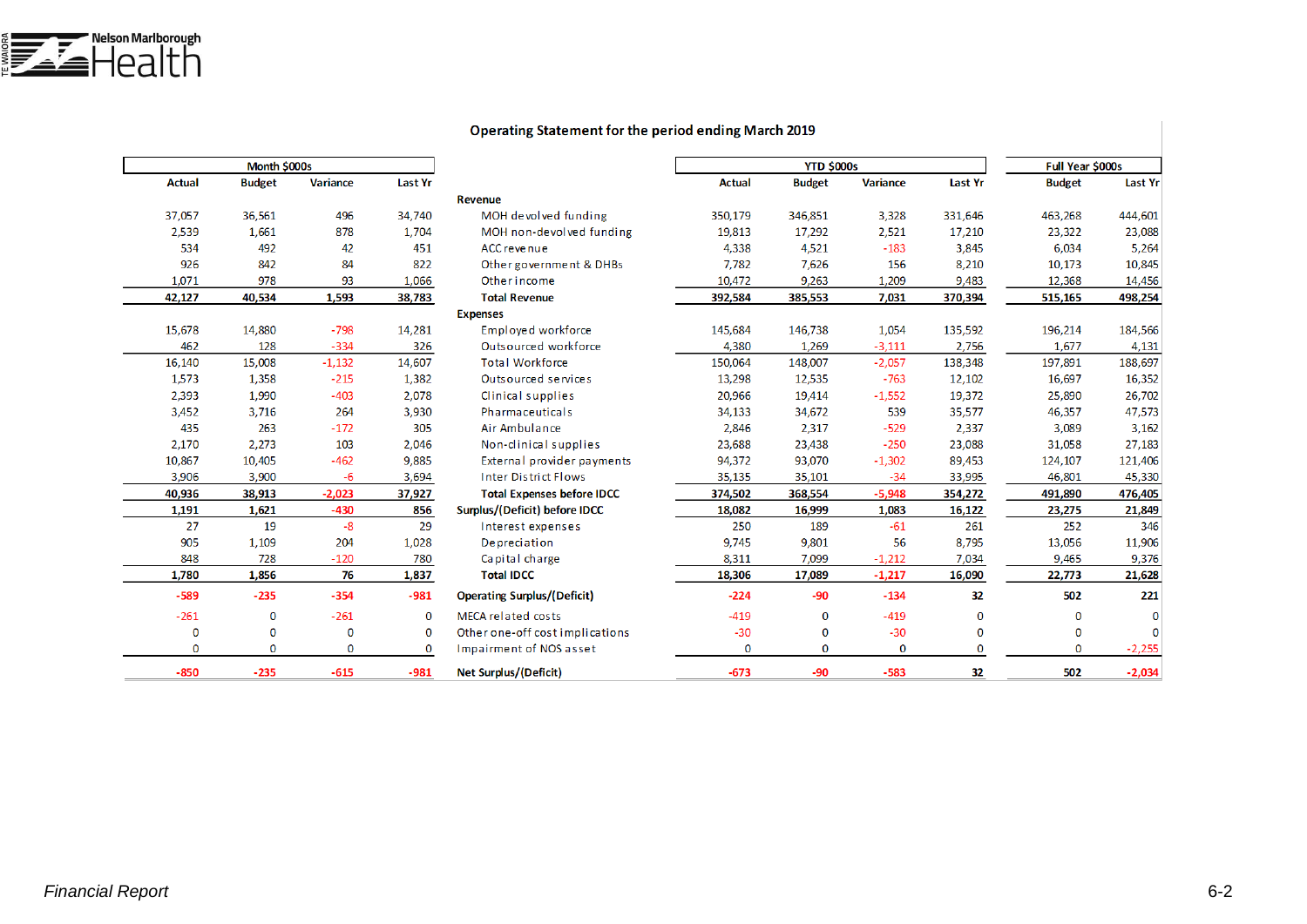

### **Key messages**

- Revenue from the MOH is showing as favourable reflecting three main areas:
	- o The recognition of additional revenue that has been confirmed by the MOH for the PSA Nursing and PSA Allied Health MECA settlements.
	- o We continue to receive additional funding for a variety of initiatives that offset additional cost to external providers.
	- o We have completed the capital charge wash up process from the first six months from both the revenue and cost perspective.
- The majority of cost lines within the March result are a continuation of what we have seen in the earlier months with no new variances of any significance occurring. March was a busy month within the hospital evidenced by high occupancy levels. This has resulted in higher clinical supply costs than we have budgeted. There was also a higher usage of the air ambulance than we budgeted which along with the nationally agreed pricing has resulted in an adverse variance of \$172k in the month.
- The pharmaceutical forecast from Pharmac due in February has been received. There are a number of changes to how Pharmac have presented the information and some material differences in a number of lines from the November forecast. Further work is underway with Pharmac, locally and nationally, to gain a better understanding on what impact this latest forecast has.

Eric Sinclair **GM Finance Performance & Facilities**

### **RECOMMENDATIONS:**

### **THAT THE BOARD RECEIVES THE FINANCIAL REPORT.**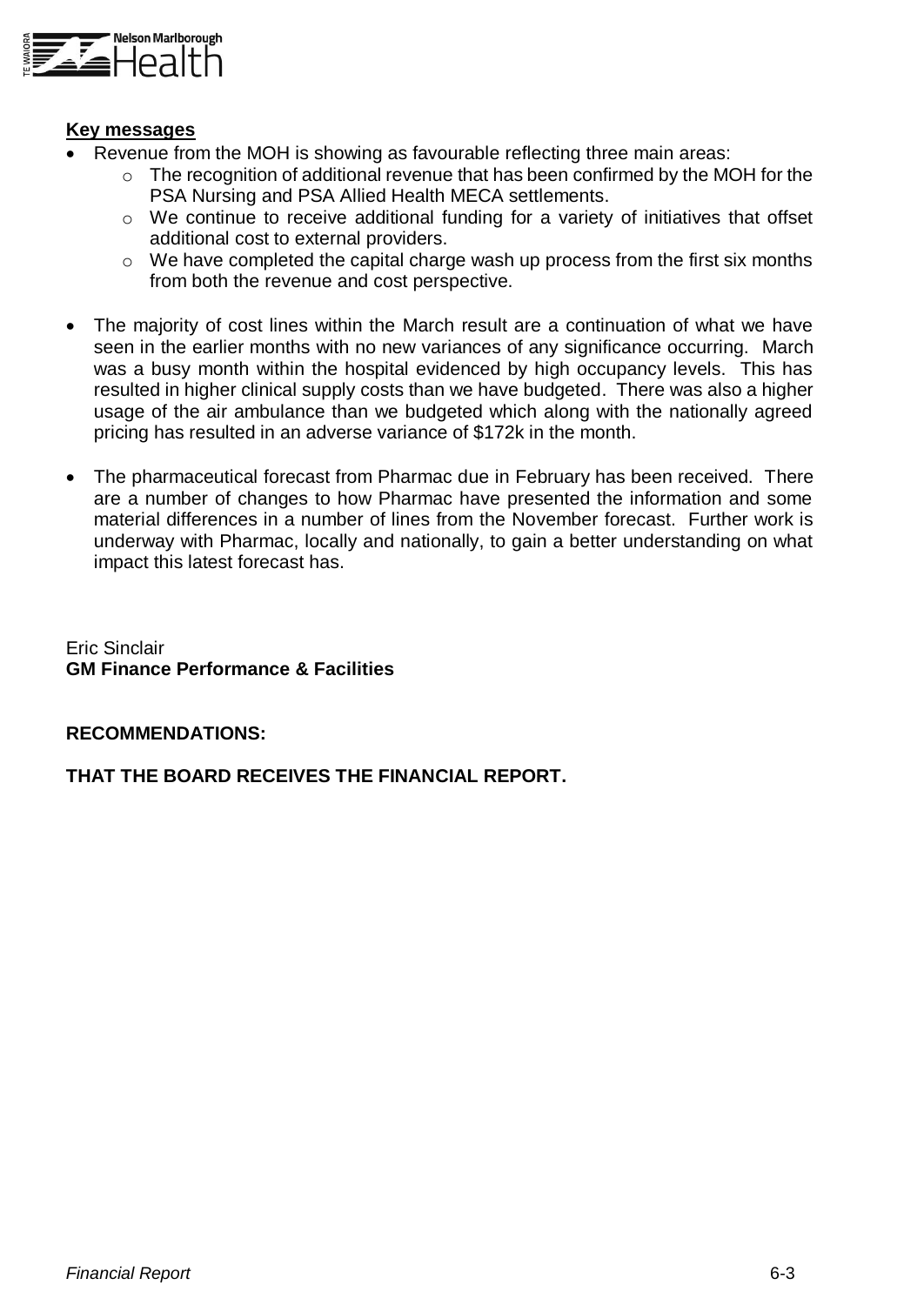

# **Appendix A – Detailed Financial Statements**

## *Statement of Financial Position*

|                                 | <b>June 2018</b> | Mar           | <b>Mar</b>    |          | <b>Annual</b> |
|---------------------------------|------------------|---------------|---------------|----------|---------------|
| \$000s                          | <b>Actual</b>    | <b>Actual</b> | <b>Budget</b> | Variance | <b>Budget</b> |
| <b>Current Assets</b>           |                  |               |               |          |               |
| <b>Bank</b>                     | 18,468           | 26,878        | 20,787        | 6,091    | 20,841        |
| Deposits > 3 months             | 19,950           | 21,284        | 19,950        | 1,334    | 19,950        |
| Debtors & Prepayments           | 18,436           | 20,690        | 18,436        | 2,254    | 18,636        |
| <b>Stock</b>                    | 2,715            | 2,715         | 2,715         | 0        | 2,715         |
| <b>Assets Held for Sale</b>     | 465              | 465           |               | 465      |               |
| <b>Current Assets</b>           | 60,034           | 72,031        | 61,888        | 10,143   | 62,142        |
| <b>Current Liabilities</b>      |                  |               |               |          |               |
| Creditors                       | 27,437           | 35,859        | 31,685        | (4, 174) | 32,086        |
| <b>Employee Entitlements</b>    | 37,032           | 39,719        | 34,851        | (4,868)  | 34,851        |
| Term Debt - Current Portion     | 490              | 500           | 504           |          | 507           |
| <b>Current Liabilities</b>      | 64,958           | 76,078        | 67,040        | (9,038)  | 67,444        |
| <b>Working Capital</b>          | (4, 924)         | (4,046)       | (5, 152)      | 1,106    | (5, 302)      |
| <b>Non Current Assets</b>       |                  |               |               |          |               |
| Property Plant and Equipment    | 208,262          | 206,354       | 208,017       | (1,663)  | 208,111       |
| <b>Other Non Current Assets</b> | 1,762            | 1,731         | 1,763         | (32)     | 1,763         |
| <b>Non Current Assets</b>       | 210,024          | 208,086       | 209,780       | (1,694)  | 209,874       |
|                                 |                  |               |               |          |               |
| <b>Employee Entitlements</b>    | 9,406            | 9,406         | 9,406         |          | 9,406         |
| Term Debt                       | 8,172            | 7,792         | 7,812         | 20       | 7,692         |
| <b>Non Current Liabilities</b>  | 17,578           | 17,198        | 17,218        | 20       | 17,098        |
| <b>Net Assets</b>               | 187,522          | 186,842       | 187,410       | (568)    | 187,474       |
| <b>Equity</b>                   |                  |               |               |          |               |
| Crown Equity                    | 82,467           | 82,467        | 82,468        | (1)      | 81,920        |
| <b>Revaluation Reserve</b>      | 86,476           | 86,471        | 86,475        | (4)      | 86,475        |
| <b>Retained Earnings:</b>       |                  |               |               |          |               |
| General                         | 19,028           | 17,143        | 18,587        | (1, 444) | 19,557        |
| <b>DSS</b>                      | 160              | 496           | (47)          | 543      | (51)          |
| Mental Health                   | (610)            | 264           | (73)          | 337      | (427)         |
| <b>Retained Earnings</b>        | 18,579           | 17,904        | 18,467        | (563)    | 19,079        |
| <b>Total Crown Equity</b>       | 187,522          | 186,842       | 187,410       | (568)    | 187,474       |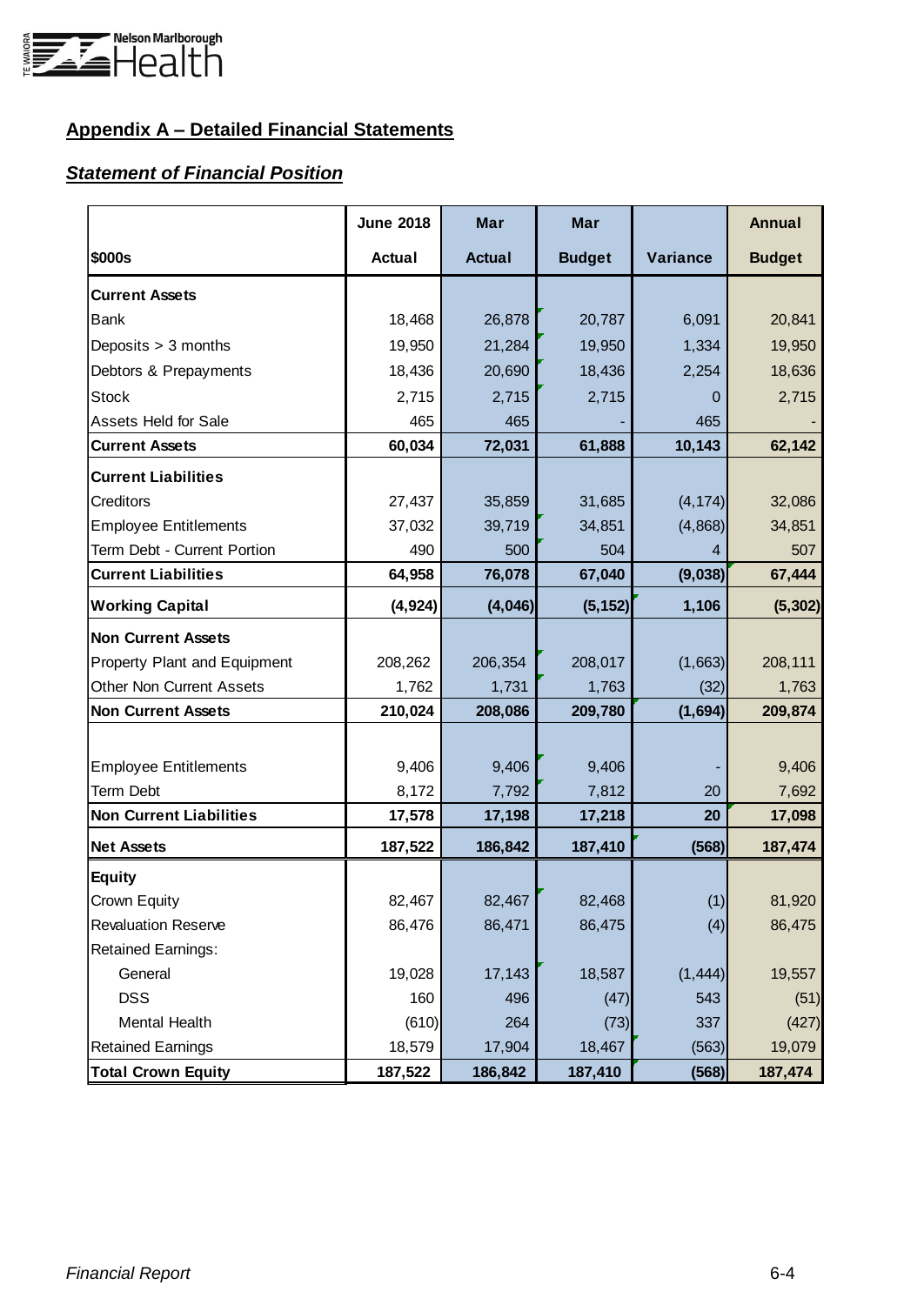

# *Statement of Cash Flows*

|                                            |               | <b>Year to Date</b> |          | <b>Full Year</b> |
|--------------------------------------------|---------------|---------------------|----------|------------------|
|                                            | <b>Actual</b> | <b>Budget</b>       | Variance | <b>AP</b>        |
| <b>Operating Cash Flow</b>                 |               |                     |          |                  |
| <b>Receipts</b>                            |               |                     |          |                  |
| Government & Crown Agency Received         | 379,526       | 376,291             | 3,235    | 502,797          |
| <b>Interest Received</b>                   | 1,182         | 1,500               | (318)    | 2,000            |
| <b>Other Revenue Received</b>              | 9,344         | 9,260               | 84       | 12,363           |
| <b>Total Receipts</b>                      | 390,052       | 387,051             | 3,001    | 517,160          |
| <b>Payments</b>                            |               |                     |          |                  |
| Personnel                                  | 143,422       | 146,623             | 3,201    | 195,964          |
| Payments to Suppliers and Providers        | 222,623       | 225,841             | 3,218    | 298,597          |
| Capital Charge                             | 5,887         | 4,733               | (1, 154) | 9,465            |
| Interest Paid                              | 620           |                     | (620)    |                  |
| <b>Total Payments</b>                      | 372,552       | 377,197             | 4,645    | 504,026          |
| Net Cash Inflow/(Outflow) from             | 17,500        | 9,854               | 7,646    | 13,134           |
| <b>Operating Activities</b>                |               |                     |          |                  |
| <b>Cash Flow from Investing Activities</b> |               |                     |          |                  |
| <b>Receipts</b>                            |               |                     |          |                  |
| Sale of Fixed Assets                       | 84            |                     | 84       |                  |
| <b>Total Receipts</b>                      | 84            |                     | 84       |                  |
| <b>Payments</b>                            |               |                     |          |                  |
| Capital Expenditure                        | 7,840         | 7,000               | (840)    | 9,500            |
| Increase in Investments                    | 1,334         |                     | (1, 334) |                  |
| <b>Total Payments</b>                      | 9,174         | 7,000               | (2, 174) | 9,500            |
| Net Cash Inflow/(Outflow) from             | (9,090)       | (7,000)             | (2,090)  | (9,500)          |
| <b>Investing Activities</b>                |               |                     |          |                  |
| Net Cash Inflow/(Outflow) from             |               | (535)               | 535      | (1, 262)         |
| <b>Financing Activities</b>                |               |                     |          |                  |
| Net Increase/(Decrease) in Cash Held       | 8,410         | 2,319               | 6,091    | 2,372            |
| <b>Plus Opening Balance</b>                | 18,468        | 18,468              |          | 18,468           |
| <b>Closing Balance</b>                     | 26,878        | 20,787              | 6,091    | 20,840           |

| <b>Consolidated 12 Month Rolling</b> | Apr      | May      | Jun             | Jul             | Aug             | Sep             | Oct      | <b>Nov</b> | <b>Dec</b> | Jan      | Feb             | Mar      |
|--------------------------------------|----------|----------|-----------------|-----------------|-----------------|-----------------|----------|------------|------------|----------|-----------------|----------|
| <b>Statement of Cash Flows</b>       | 2019     | 2019     | 2019            | 2019            | 2019            | 2019            | 2019     | 2019       | 2019       | 2020     | 2020            | 2020     |
| \$000s                               | Forecast | Forecast | <b>Forecast</b> | <b>Forecast</b> | <b>Forecast</b> | <b>Forecast</b> | Forecast | Forecast   | Forecast   | Forecast | <b>Forecast</b> | Forecast |
| <b>Operating Cash Flow</b>           |          |          |                 |                 |                 |                 |          |            |            |          |                 |          |
| <b>Receipts</b>                      |          |          |                 |                 |                 |                 |          |            |            |          |                 |          |
| Government & Crown Agency Received   | 39,609   | 46.582   | 40.316          | 44.500          | 42.900          | 42.900          | 42.900   | 42.900     | 42.900     | 42.900   | 42.900          | 42.900   |
| Interest Received                    | 167      | 167      | 167             | 169             | 169             | 169             | 169      | 169        | 169        | 169      | 169             | 169      |
| Other Revenue Received               | 983      | 1.130    | 990             | 1.043           | 1.043           | 1.043           | 1.043    | 1.043      | 1.043      | 1,043    | 1.043           | 1,043    |
| <b>Total Receipts</b>                | 40.759   | 47,879   | 41,473          | 45,712          | 44,112          | 44,112          | 44,112   | 44,112     | 44,112     | 44,112   | 44,112          | 44,112   |
| <b>Payments</b>                      |          |          |                 |                 |                 |                 |          |            |            |          |                 |          |
| Personnel                            | 14,813   | 19,091   | 15,438          | 16.865          | 16.865          | 16.865          | 16.865   | 16.865     | 16.865     | 16.865   | 16.865          | 16,865   |
| Payments to Suppliers and Providers  | 25,199   | 26,666   | 20,891          | 25,123          | 25,123          | 25,123          | 25,123   | 25,123     | 25,123     | 25,123   | 25,123          | 25,123   |
| Capital Charge                       |          |          | 5,532           |                 |                 |                 |          |            | 5,580      |          |                 |          |
| <b>Interest Paid</b>                 |          |          |                 |                 |                 |                 |          |            |            |          |                 |          |
| <b>Total Payments</b>                | 40.012   | 45.757   | 41.861          | 41,989          | 41.990          | 41.991          | 41.992   | 41,993     | 47,574     | 41,995   | 41,996          | 41,997   |
| Net Cash Inflow/(Outflow) from       | 747      | 2,122    | (388)           | 3,723           | 2,122           | 2,121           | 2,120    | 2,119      | (3, 462)   | 2,117    | 2,116           | 2,115    |
| <b>Operating Activities</b>          |          |          |                 |                 |                 |                 |          |            |            |          |                 |          |
| Cash Flow from Investing Activities  |          |          |                 |                 |                 |                 |          |            |            |          |                 |          |
| <b>Receipts</b>                      |          |          |                 |                 |                 |                 |          |            |            |          |                 |          |
| Sale of Fixed Assets                 |          |          |                 |                 |                 |                 |          |            |            |          |                 |          |
| <b>Total Receipts</b>                |          |          |                 |                 |                 |                 |          |            |            |          |                 |          |
| <b>Payments</b>                      |          |          |                 |                 |                 |                 |          |            |            |          |                 |          |
| Capital Expenditure                  | 500      | 1,050    | 950             | 1,017           | 217             | 467             | 667      | 1,367      | 1,267      | 767      | 3,300           | 3,750    |
| Increase in Investments              | 500      | 1.050    | 950             | 1.017           | 217             | 467             | 667      | 1,367      | 1.267      | 767      | 3.300           | 3,750    |
| <b>Total Payments</b>                | (500)    | (1,050)  | (950)           | (1,017)         | (217)           | (467)           | (667)    | (1, 367)   | (1, 267)   | (767)    | (3, 300)        | (3,750)  |
| Net Cash Inflow/(Outflow) from       | (58)     | (63)     | (605)           | (60)            | (60)            | (60)            | (60)     | (60)       | (60)       | (60)     | (60)            | (60)     |
| <b>Investing Activities</b>          |          |          |                 |                 |                 |                 |          |            |            |          |                 |          |
| Net Cash Inflow/(Outflow) from       |          |          |                 |                 |                 |                 |          |            |            |          |                 |          |
| <b>Financing Activities</b>          |          |          |                 |                 |                 |                 |          |            |            |          |                 |          |
| Net Increase/(Decrease) in Cash Held | 189      | 1.009    | (1, 943)        | 2.646           | 1.845           | 1.594           | 1.393    | 692        | (4,789)    | 1,290    | (1, 244)        | (1,695)  |
| Plus Opening Balance                 | 26,878   | 27.067   | 28,076          | 26.133          | 28,779          | 30,624          | 32,218   | 33,611     | 34,303     | 29.514   | 30.804          | 29,560   |
| <b>Closing Balance</b>               | 27,067   | 28,076   | 26,133          | 28,779          | 30,624          | 32,218          | 33,611   | 34,303     | 29,514     | 30,804   | 29,560          | 27,865   |

### *Financial Report* 6-5